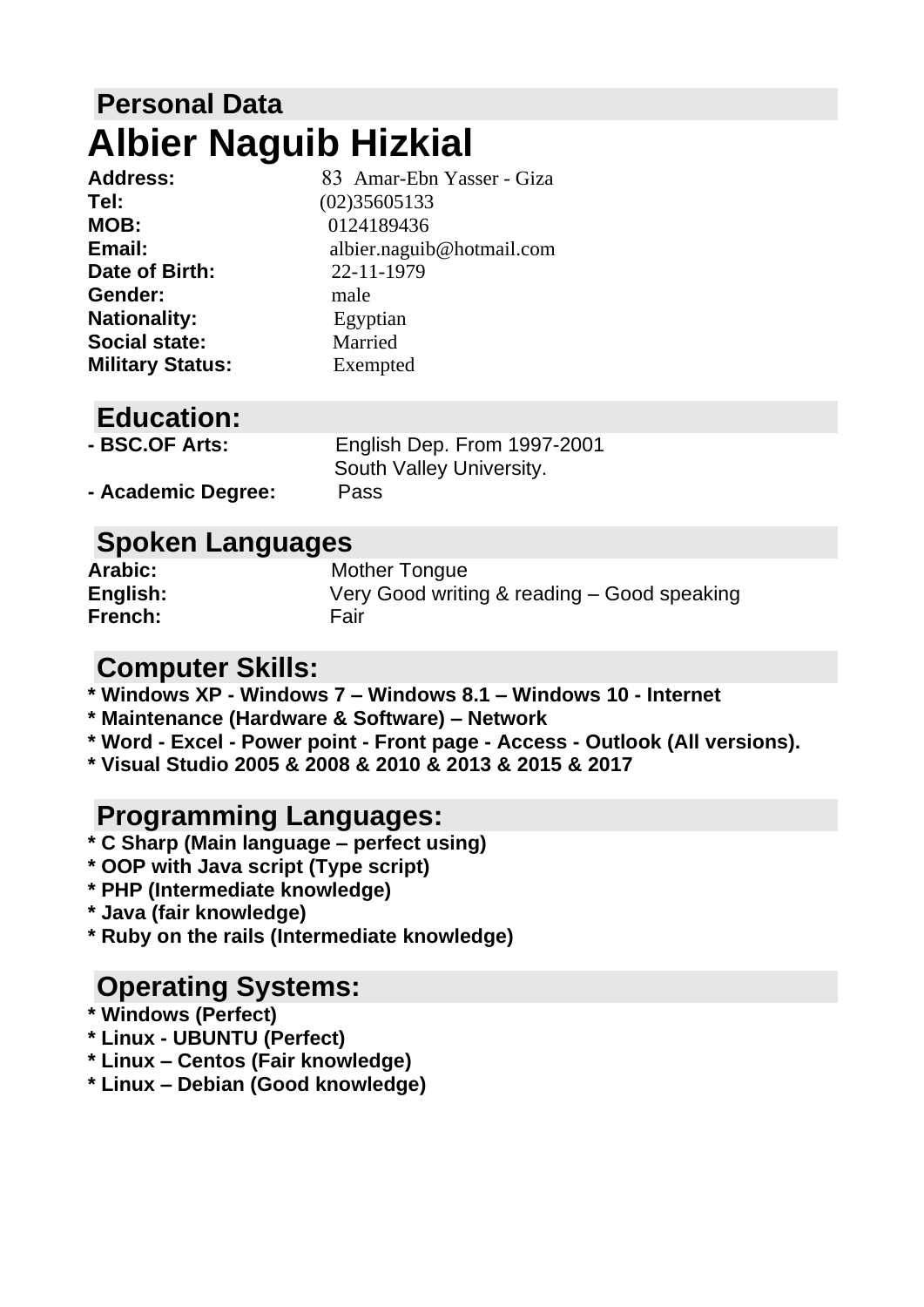### **Programming Frameworks:**

- **\* C sharp – Web forms**
- **\* C Sharp – MVC**
- **\* C Sharp – Core (fair knowledge and ongoing studying)**

### **Designing Tools:**

- **\* Photoshop (slicing - editing)**
- **\* Illustrator**

### **Database:**

- **\* SQL Server (Perfect)**
- **\* My SQL (Perfect)**

# **Web Tools:**

- **\* Html and Html 5 (perfect)**
- **\* JavaScript & jQuery (perfect)**
- **\* Css2 & CSS 3 (perfect)**
- **\* Angular (fair knowledge)**
- **\* Knockout (intermediate knowledge)**

### **Mobile Development Tools:**

- **\* PWA (Good knowledge)**
- **\* Ionic (fair knowledge and ongoing studying)**

### **Server Administration Tools:**

- **\* Plesk (perfect)**
- **\* cPanel (perfect)**
- **\* IIS (perfect)**
- **\* Apache (intermediate knowledge)**

### **Content Management Systems (CMS):**

- **\* Joomla**
- **\* Drupal**
- **\* WordPress**
- **\* Dot Net Nuke**
- **\* Umbraco**
- **\* OpenCart**

### **Project Management:**

- **\* Redmine (maintain, install and work with)**
- **\* Jira (maintain, install and work with)**
- **\*ToDoist (work with)**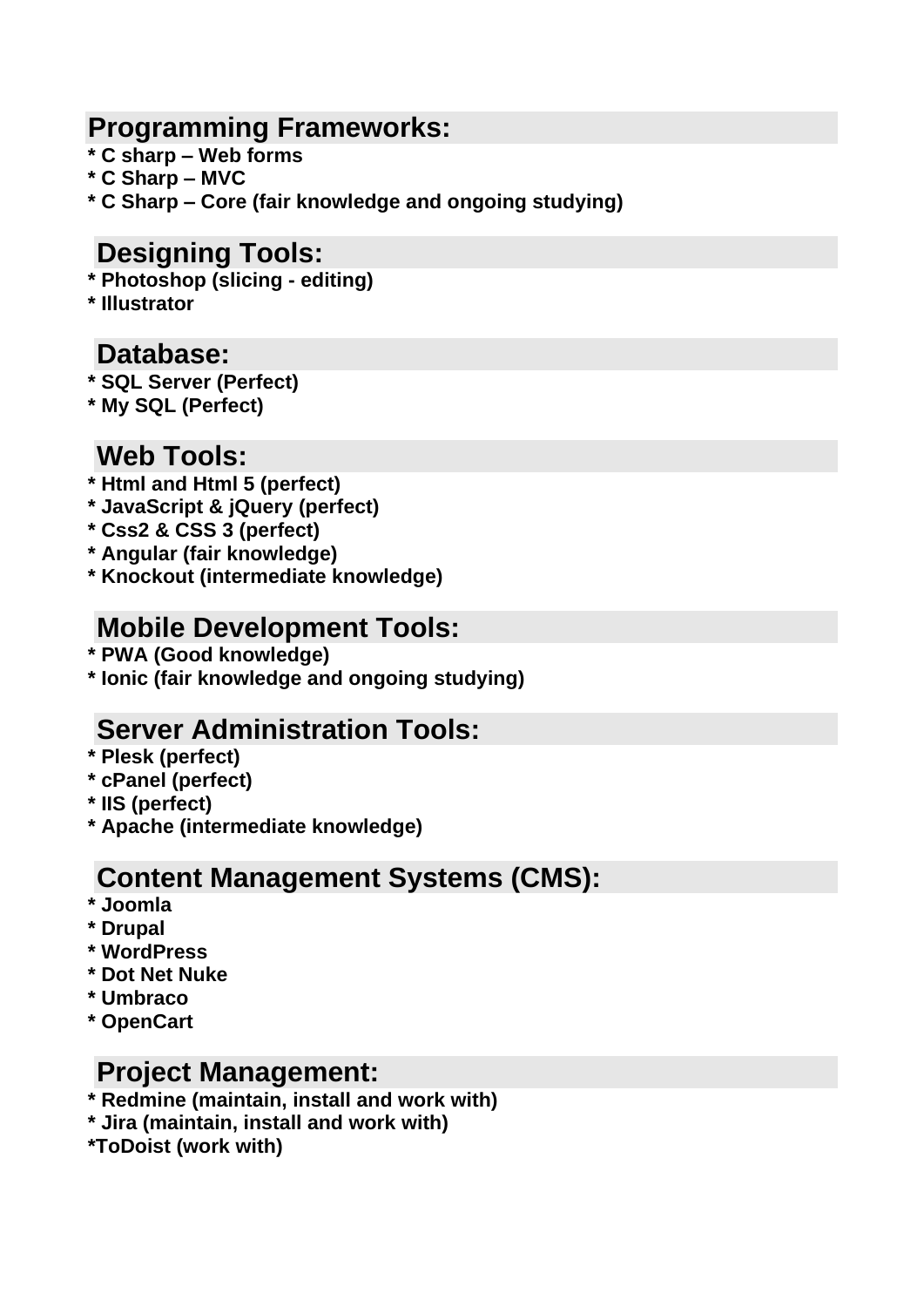# **Continuous Integration:**

- **\* Team City (Perfect)**
- **\* Octopus Deploy (Perfect)**
- **\* Octopus DB Update (Perfect)**
- **\* Jenkins (fair knowledge)**
- **\* Light house CI /CLI (Good knowledge)**

# **Cloud Technologies:**

- **\* Azure (Good knowledge)**
- **\* Amazon (Fair knowledge)**
- **\* Cloudflare (Perfect)**

### **Source Control:**

**\* git and GitHub (Perfect)**

**\* Bitbucket (Fair knowledge)**

# **Virtualization:**

- **\* Oracle Virtual Box (Perfect)**
- **\* Hyper-V (Perfect)**
- **\* Docker (Good knowledge)**

# **CRM:**

- **\* Oddo (Good knowledge)**
- **\* Zen desk (Good knowledge)**

# **LMS:**

**\* Moodle (Good knowledge)**

# **Scripting Languages:**

**\* PowerShell (Good knowledge)**

# **Automation Tools:**

**\* Selenium**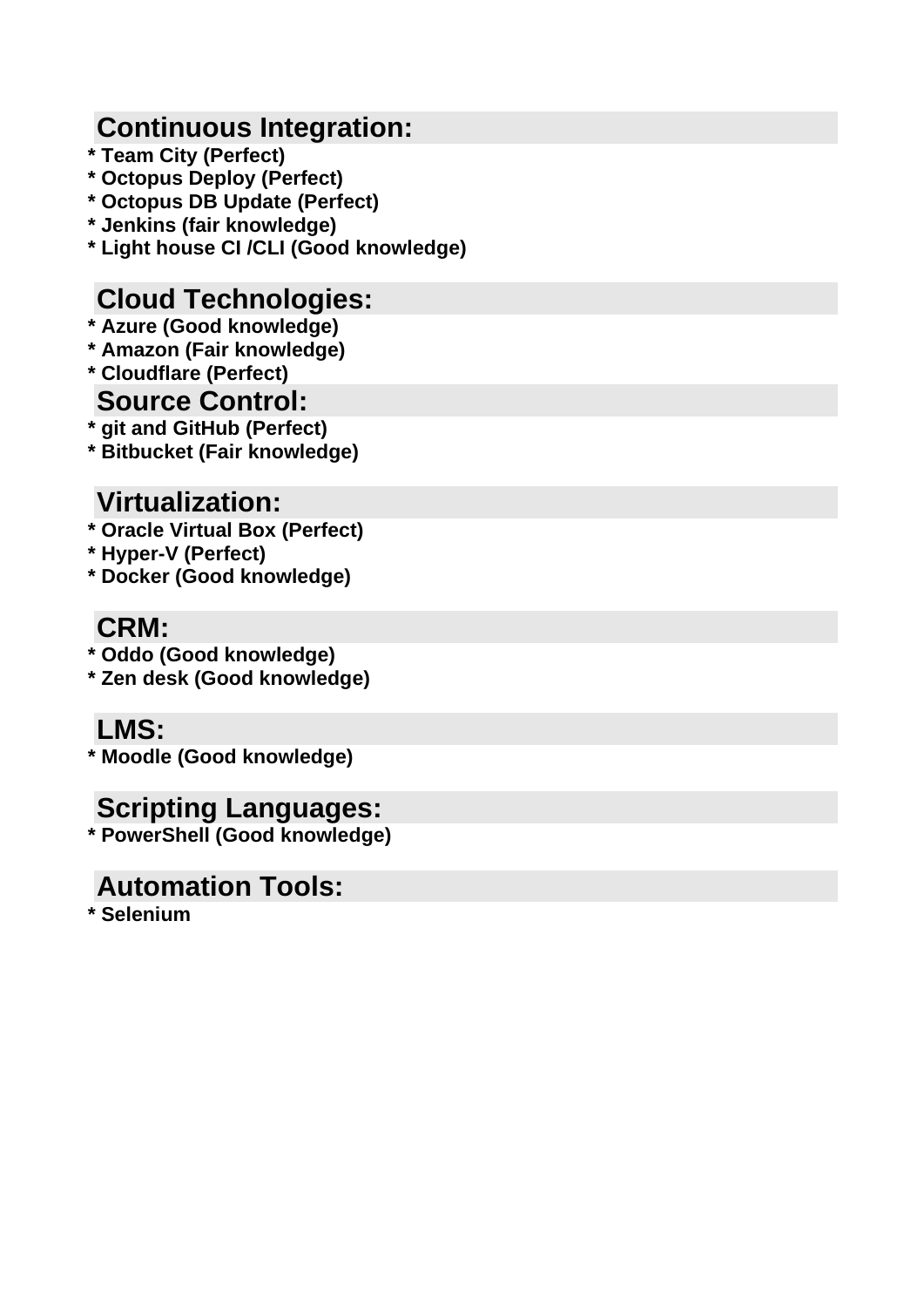# **IT Courses:**

| - Maintenance:                                                                            | Hardware & Software maintenance                                                       |
|-------------------------------------------------------------------------------------------|---------------------------------------------------------------------------------------|
|                                                                                           | From January 2003 : To March 2003                                                     |
| - Information Technology<br><b>Special Track: Graphics</b><br>and multimedia applications | Scholarship of the Ministry of Communications<br><b>From 13-6-2004 : To 13-1-2005</b> |
| - Network courses                                                                         | <b>MCSE</b><br><b>From October 2005 :</b><br><b>To July 2006</b>                      |
| - Programming courses                                                                     | <b>Mastering ASP.NET</b><br><b>From May 2009 : 1988</b><br><b>To August 2009</b>      |

# **Work Experiences:**

- Server Administrator in JiosDev
	- **From July 2015 till now**
- Senior Dev Operations in JiosDev **From July 2015 till now**
- Senior Solution developer in JiosDev
	- **From April 2014 till now**
- Solution developer (Desktop application & Web application) as a free lancer **From June 2008 till April 2014**
- Web Unit Manager in CairoTex

**From January till April 2014**

- Web Designer and Developer in CairoTex
	- **From June 2010 till April 2014**
- IT Consultant in RDC

### **From April 2011 April 2012**

• Network administrator in Disc Center

### **From June 2008 till April 2011**

**IT Manager in Disc Center** 

### **From June 2008 till April 2011**

• Maintenance engineer in Eladl Company (Part time)

#### **From March 2003 till now.**

Maintenance engineer (My Own Work)

### **From March 2003 till now.**

• Computer instructor in different training centers.

### **From January 2007 till now**

• Network administrator in Eladl Company

**From October 2005- To February 2007**

• Executive Secretary in Eladl Company  **From October 2002- To February 2007**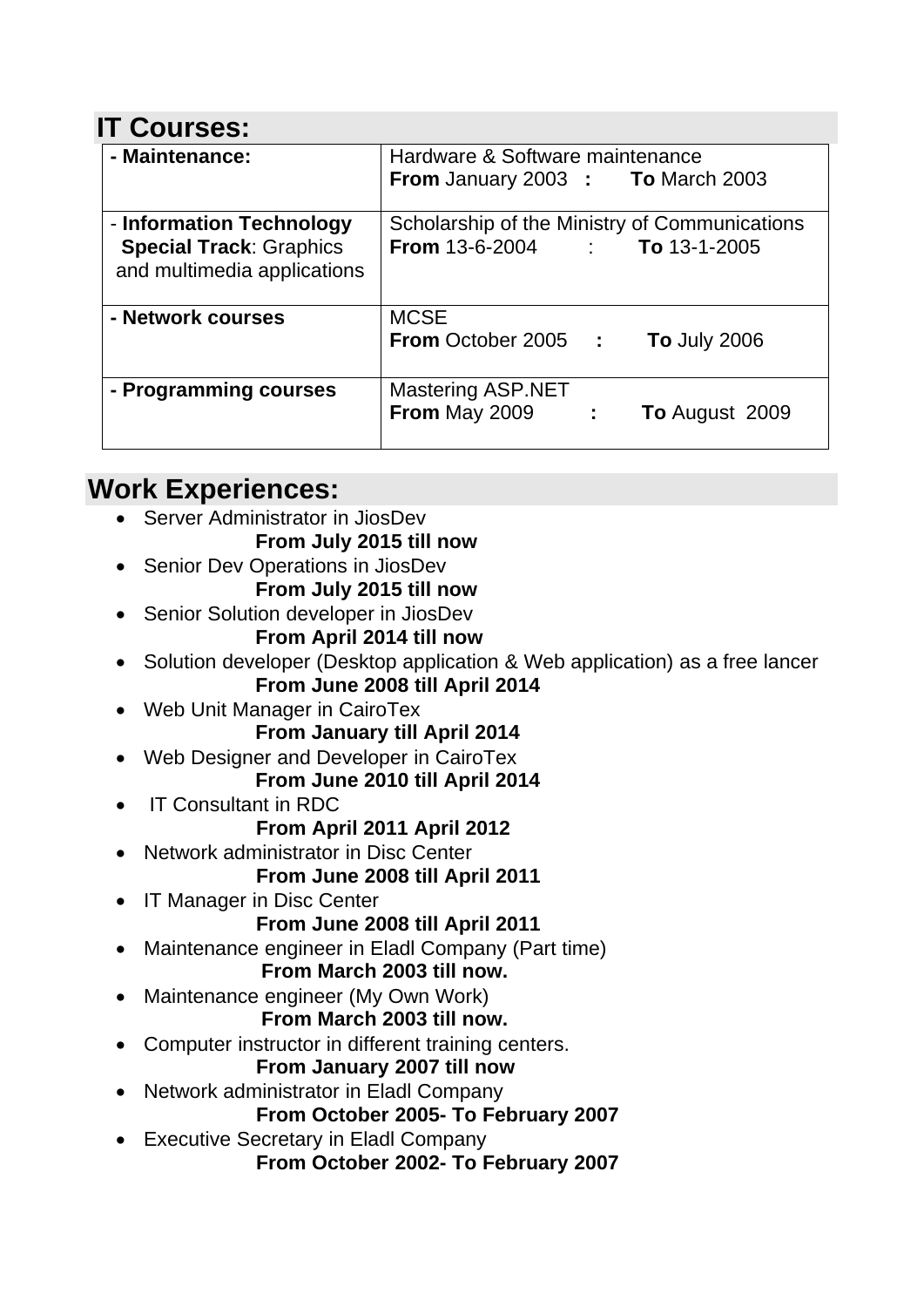# **Samples of My Work:**

#### **1. <https://www.coptic-faith.com/>**

**Making year: 2021 Role in Project: I managed all web design and develop and scripting Designing Using (bootstrab) Developing Using (Wordpress – Multilanguage support). Scripting Using (javascript - jquery).**

#### **2. <https://fr-daoudlamei.com/>**

**Making year: 2021 Role in Project: Team Leader and senior web developer Developing Using (SQL Server 2017 – C# - Asp.Net v4.8 – MVC5). Scripting Using (javascript - jquery).**

#### **3. https://mashora.org/**

**Making year: 2019 Role in Project: I managed all web design and develop and scripting Designing Using (bootstrab) Developing Using (SQL Server 2019 – C# - Asp.Net .5). Scripting Using (javascript - jquery). Mobile Experience: PWA**

#### **4. https://yogaalliance.org/**

**Making year: since 2014 and still developing Role in Project: Dev Operations and Upgrade DNN CMS responsible**

#### **5. <https://ncontracts.com/>**

**Making year: since 2010 and still developing Role in Project: Dev Operations.**

- **6. <https://www.chmeetings.com/> Making year: since 2009 and still developing Role in Project: Dev Operations. – Previously developer**
- **7. http://stpaul-schools.com/**

**Making year: since 2014 and still developing Role in Project: Team Leader and senior web developer Developing Using (SQL Server 2005 – C# - Asp.Net v4). Scripting Using (javascript - jquery).**

**8. http://mezashop.com/**

**Making year: since 2015 and still developing Role in Project: web developer & web designer Developing Using (mysql – php - OpenCart). Scripting Using (javascript - jquery).**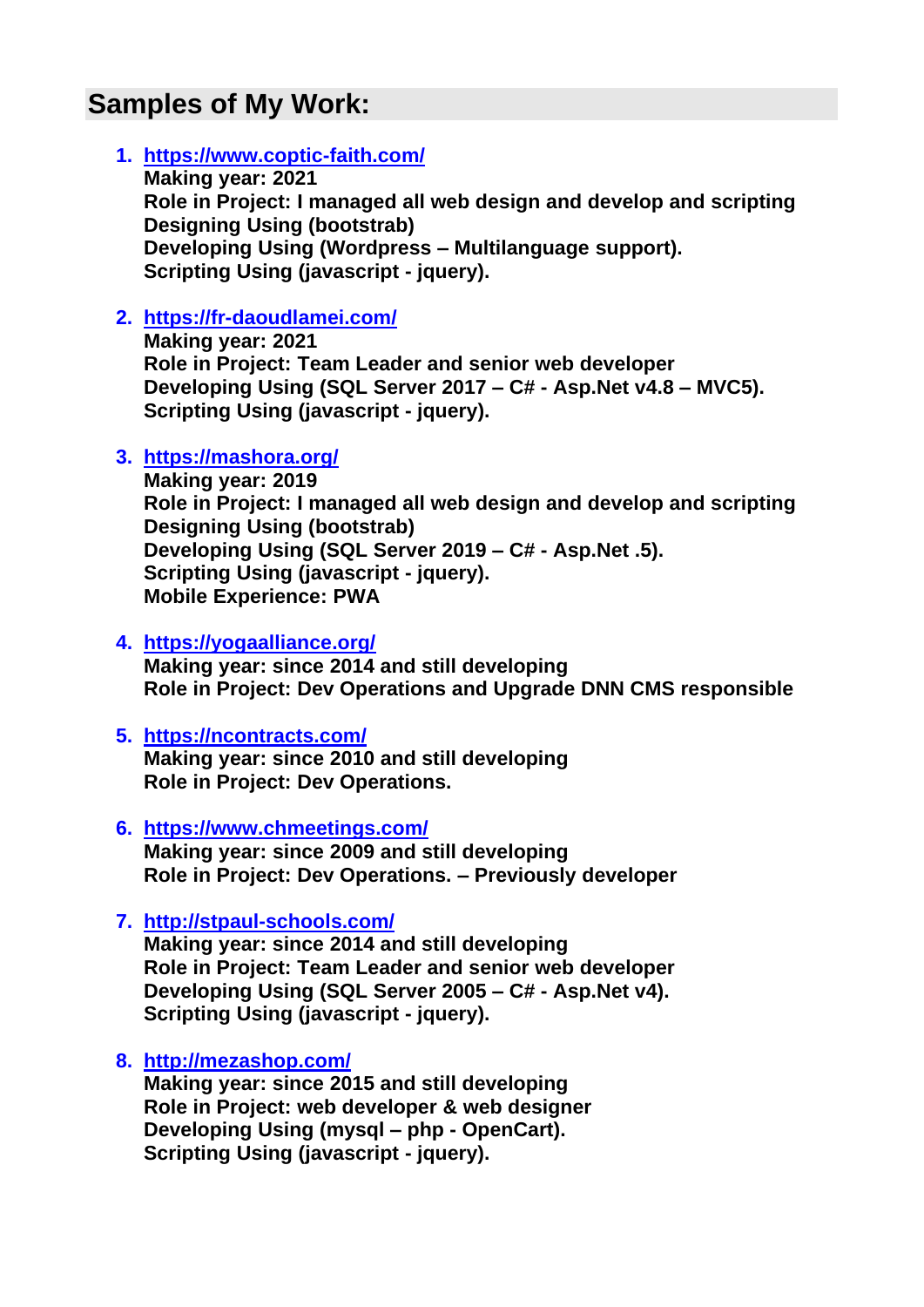#### **9. http://egdeals.com/**

**Making year: since 2020 and still developing Role in Project: web developer & web designer Developing Using (mysql – php - OpenCart). Scripting Using (javascript - jquery).**

#### **10. <http://suntexasia.albiernaguib.com/> Stopped for business stop but I have the project locally on cd**

**Making year: 2010 Role in Project: I managed all web design and develop and scripting Designing Using (Photoshop- ImageReady - VisualStudio 2010) Developing Using (SQL Server 2005 – C# - Asp.Net v4). Scripting Using (javascript - jquery).**

#### **11. <http://cairotex.albiernaguib.com/> Stopped for business stop but I have the project locally on cd Making year: 2010 Role in Project: I managed all web design and develop and scripting Designing Using (Photoshop- ImageReady - VisualStudio 2010) Developing Using (SQL Server 2005 – C# - Asp.Net v4). Scripting Using (javascript - jquery).**

#### **12. http://shorouk.albiernaguib.com/ Stopped for business stop but I have the project locally on cd**

#### **Making year: 2012 Role in Project: I managed it from A to Z Designing Using (Photoshop- ImageReady - VisualStudio 2010)**

**Developing Using (SQL Server 2005 – C# - Asp.Net v4). Scripting Using (javascript - jquery).**